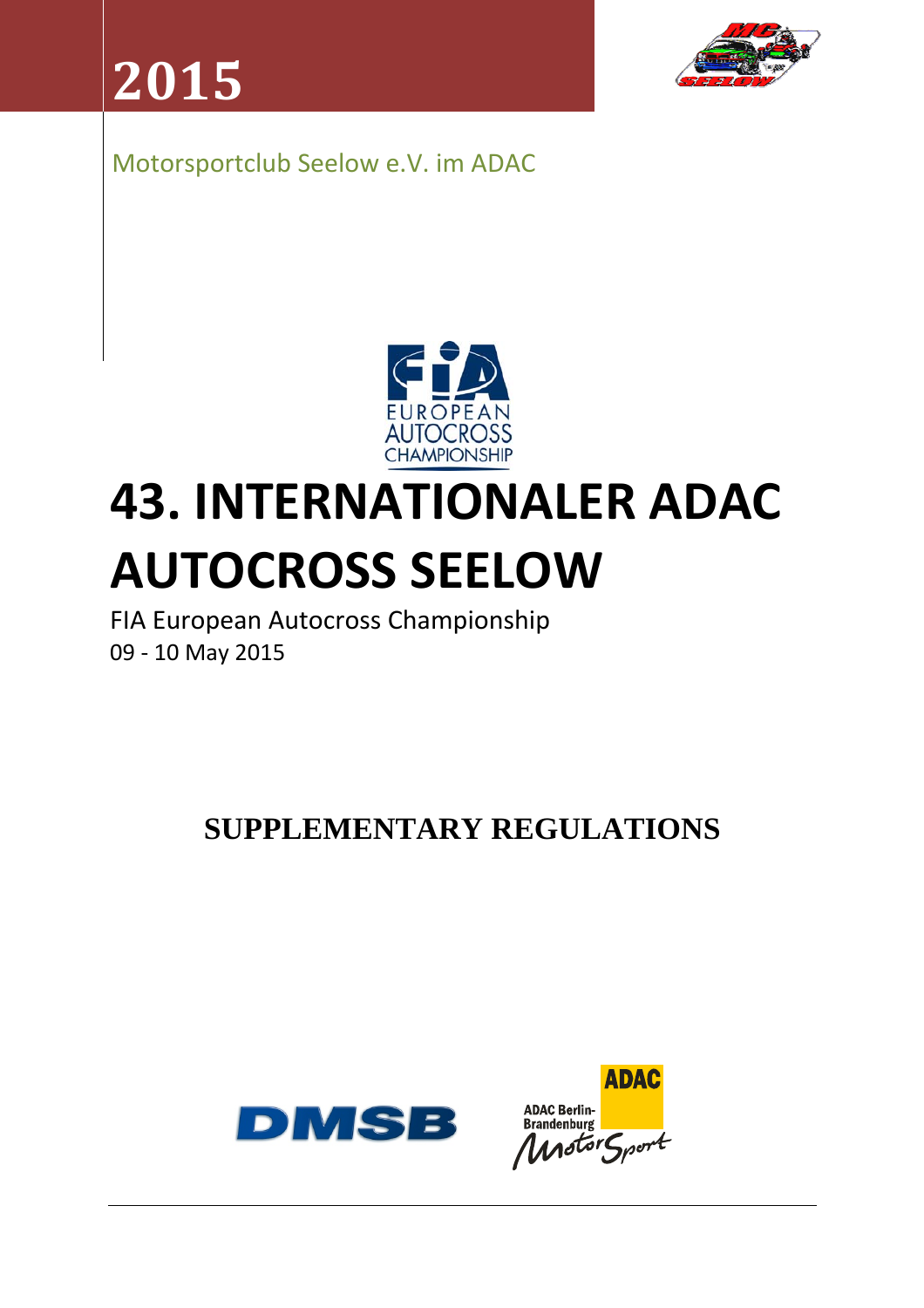

# SUPPLEMENTARY REGULATIONS FOR COMPETITIONS OF THE FIA EUROPEAN AUTOCROSS CHAMPIONSHIP

This document contains the particularities of the Competition and is based on the currently valid Appendices to the International Sporting Code («the Code») and on the newest version of the Standard Regulations for Competitions of the FIA European Autocross Championship. For all articles not specified in this document, the Standard Regulations for Competitions of the FIA European Autocross Championship are valid. The Standard Regulations are distributed to each competitor in the FIA European Championship by his ASN. They are also posted on the Official Notice Board of each event. The numbering of the chapters is in accordance with the Standard Regulations.

#### **CHAPTERS:**

| $\mathbf{I}$ | PROGRAMME                            |                |
|--------------|--------------------------------------|----------------|
| II.          | ORGANISATION:                        | Article 1      |
|              | III. GENERAL CONDITIONS:             | Articles 2-8   |
|              | IV. CHECKING:                        | Articles 9-10  |
|              | V. RUNNING OF THE COMPETITION:       | Articles 11-17 |
|              | VI. PARC FERME / RESULTS / PROTESTS: | Articles 18-20 |
|              | VII. PRIZES AND CUPS:                | Article 21     |
|              | VIII. OTHER INFORMATION:             | Articles 22-25 |
|              |                                      |                |

#### **I. PROGRAMME**

| 23.03.2015 | Publication of regulations and acceptance of entries |
|------------|------------------------------------------------------|
| 23.04.2015 | Closing date for entries at normal fee               |
| 30.04.2015 | Closing date for entries at increased fees           |

# **Thursday - May 07th ,2015**

12.00 h Paddock opens for competitiors

# **Friday – May 08st , 2015**

15.00 h - 23.00 h Secretariat opens Administrative checking at "Tennis Club", near paddock 15.10 h - 23.10 h Scrutineering at the paddock

## **Saturday – May 09nd , 2015**

| <b>First stewards Meeting</b> |
|-------------------------------|
| Free practice                 |
| Official timed practice       |
| 1st Heat begins               |
|                               |

| Sunday - May 10 <sup>nd</sup> | , 2015                                            |
|-------------------------------|---------------------------------------------------|
| 10.00 h                       | 2nd Heat begins                                   |
| 12.15h                        | Drivers Presentation / Parade                     |
| 13.15h                        | 3rd Heat begins                                   |
| 14.45 h                       | Second stewards Meeting                           |
| 15.15h                        | Semi-Finals and Finals                            |
|                               | Podium Ceremony after each Final at start area    |
| 16.45 h                       | Third stewards Meeting                            |
| 19.00 h                       | Official Prize Giving, Marquee in spectators area |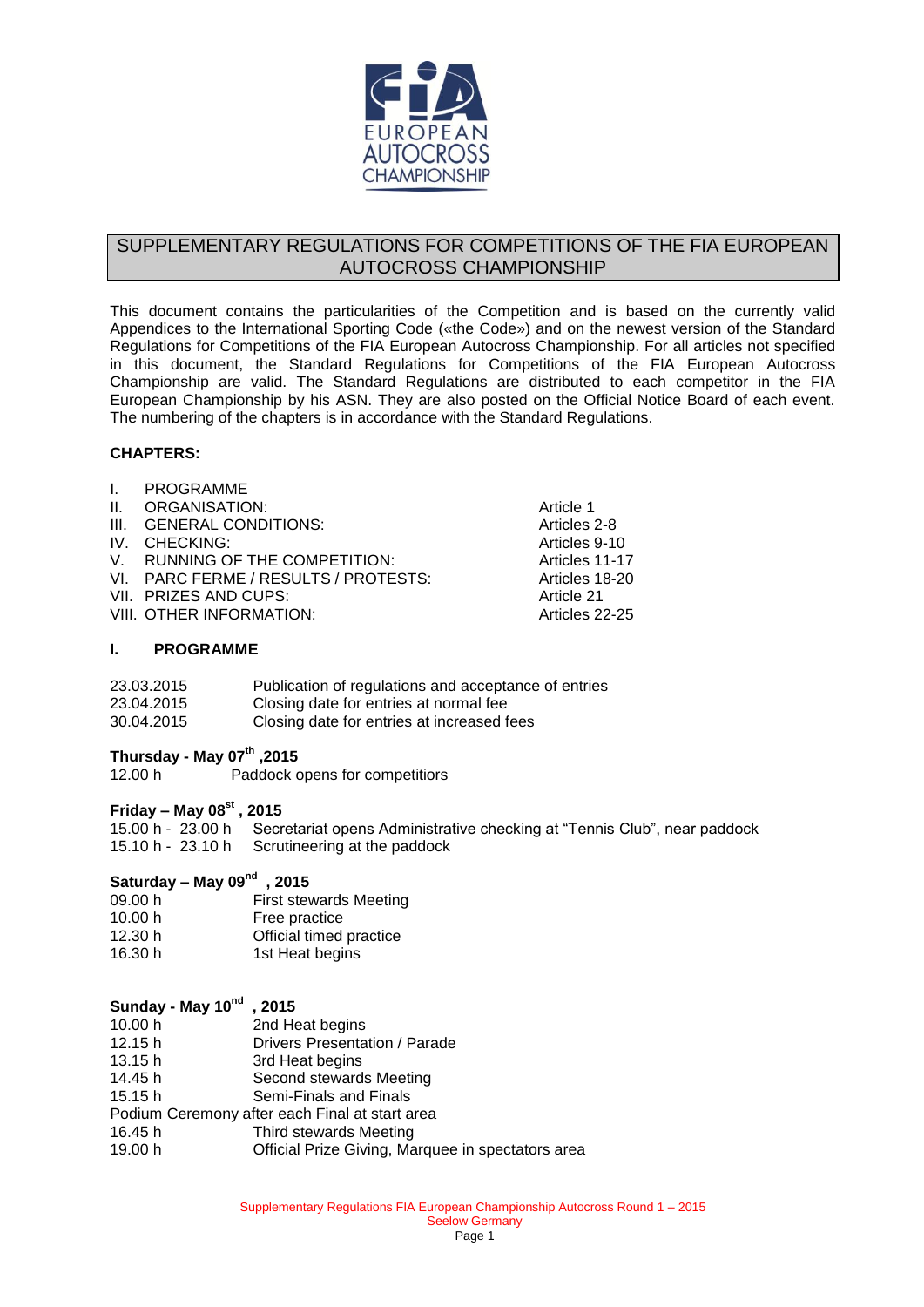# **II. ORGANISATION**<br>**1.1** The **Motorsportcl**

**1.1** The **Motorsportclub Seelow e.V. im ADAC** will organise an FIA European Autocross Championships Competition. This Competition will be run in accordance with the Code (and its Appendices), the FIA Regulations for Autocross, General Prescriptions for the Championship and these Regulations (and any other Regulations which may be issued in writing by the organisers).

#### **1.2 Organising Committee**

Members

Patronage: Mr. Gernot Schmidt Patronat country Märkisch Oderland Club Chairman: Mr. Rudolf Kulicke<br>
Chief Organizing: Mrs. Birgit Scholz Chief Organizing:

Address of the permanent Secretariat:

*Motorsportclub Seelow e.V. im ADAC POST BOX 20 (D) 15301 SEELOW Germany*

| Phone:    | +49 (0) 1575 2098 386 |
|-----------|-----------------------|
| Fax:      | +49 (0) 3346-675 9999 |
| E-Mail:   | office@mc-seelow.de   |
| Internet: | www.mc-seelow.de      |

#### **1.3 Officials**

| - Charman of the Stewards        |               | Mr. Wlodek SZANIAWSKI  | (POL) |
|----------------------------------|---------------|------------------------|-------|
| - Steward                        |               | Mr. Jean-Paul MAILLARD | (FRA) |
| - Steward                        |               | Mr. Maik HÄNSEL        | (DEU) |
| - FIA observer :                 |               | Mr. Franz LANDAUF      | (AUT) |
| - FIA technical delegate:        |               | Mr. Lutz SPEER         | (DEU) |
| - Clerk of the course:           |               | Mr. Horst SEIDEL       | (DEU) |
| - Secretary to the stewards:     |               | Mrs.Gaby MEITZNER      | (DEU) |
| - Assistant clerk of the course: |               | Mr. Ulrich GERLACH     | (DEU) |
| - Secretary of the Competition:  |               | Mr. Frank APELT        | (DEU) |
| - Chief scrutineer:              |               | Mr. Dieter KNUTH       | (DEU) |
| - Chief timekeeper:              |               | Mr. Vaclav PISTECK     | (CZE) |
| - Safety officer:                |               | Mr. Detlef KRÜGER      | (DEU) |
| - Chief medical officer:         |               | Mr. Matthias PURFURST  | (DEU) |
| - Drivers' liaison officer:      |               | Mr. Wieland UNNASCH    | (DEU) |
| - Press officer:                 |               | N.N.                   |       |
| - Judges of fact:                | - startline   | Mr. Robby FECHNER      | (DEU) |
|                                  | - false start | Mr. Markus LEHMANN     | (DEU) |
|                                  | - finish      | Mrs. Anja KULICKE      | (DEU) |

#### **1.4 Official Notice Board**

The official notice board is located in the paddock, near exit to the track.

## **III. GENERAL CONDITIONS**

#### **2. GENERAL**

- **2.1** This Competition will count for:
- The 2015 FIA European Autocross Championship
- The 2015 FIA Autocross Nations Cup

## **3. DESCRIPTION OF THE CIRCUIT**

| Place:          | Seelow, Germany                                 |
|-----------------|-------------------------------------------------|
| Telephone:      | +49 (0) 1575 2098 386                           |
| Length:         | 810 metres                                      |
| Width of start: | 14,50 metres                                    |
| Maximum width:  | 14,00 metres                                    |
| Minimum width:  | 12,00 metres                                    |
| Location:       | Germany, D-15301 Seelow, Bundesstrasse B1/B167. |
|                 | GPS Coordinates: 52° 32' N, 14° 23' O           |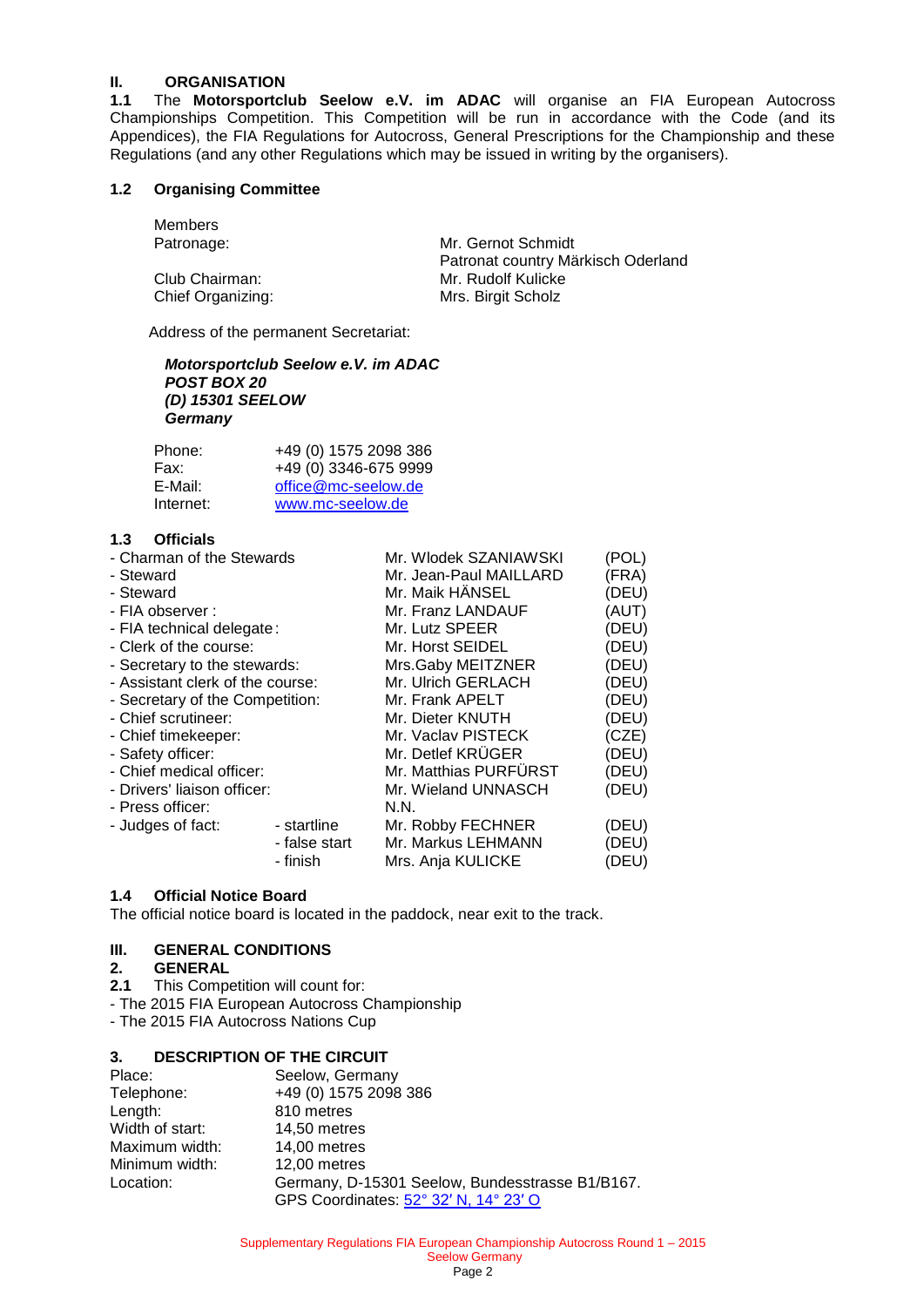# **5. ENTRY FORMS – ENTRIES**

**5.1** Anybody wishing to take part in the Competition must send the attached entry form duly completed to the secretariat at Motorsportclub Seelow e.V. im ADAC , D- 15306 Seelow; PO 20; Phone: +49 (0) 1575 2098 386), Fax +49 (0) 3346-675 9999 E-Mail [office@mc-seelow.de](mailto:b.wildner@mc-seelow.de) before April,  $30^{th}$ , 2015, 24.00h.

**5.8** The maximum number of starters will be 120

# **6. ENTRY FEES**

**6.1** The entry fee is:

**a)** 1st closing date of entries (**23.04.2015**): maximum 200 € (Entry fee 150 € + 50 € paddock fee – all included)

**b)** 2nd closing date of entries **(30.04.2015):** maximum 250 € (Entry fee 200 € + 50 € paddock fee – all included)

**c)** after the 2<sup>nd</sup> closing date of entries: maximum €400 (Entry fee 350 € + 50 € paddock fee – all included) As the entry form from the Driver and the confirmation of the acceptance from the organiser is considered as a contract, the Driver, not coming to the Competition, has to apologise giving the reason as soon as possible. **The entry fee will be paid before May, 02th, 2015, closing date for entries**,**otherwise the entry is invalid.**

**6.2** Please send the entry fee to the bank account of:

*Motor Sport Club Seelow* **Name of the Bank: Sparkasse Märkisch Oderland, Account number: 3801075620 Bank Code: 17054040; IBAN number: DE79170540403801075620 BIC: WELADED1MOL**

**6.3** Entry fees may be refunded only:

- a) to candidates who are not accepted,
- b) in the case of the Competition not taking place,

c) if the Competitor withdraws his entry no later than the Monday before the Competition. If the withdrawal is announced to the organiser between that Monday and the opening of the administrative checking, 50% only of the entry fee will be refunded.

#### **7. INSURANCE**

7.1 The organizer will provide for an insurance policy by the Zurich Insurance which covers the competitor's liability for civil responsibility toward third parties.

#### **7.2 Liability insurance Sums insured**:

#### **EUR 3.000.000,-for physical injuries per claim, however no more than**

EUR 1.100.000,- for an individual person;

EUR 1.100.000,- for material damages;

EUR 1.100.000,- for consequential losses.

Insofar as no lower sums insured may be derived from theapplication and conditions in the single case. The total paymentfor all claims during the insured event amounts to double theafore-mentioned sums insured.

#### **7.3 Driver helper accident insurance**

sums insured per person EUR 15.500,- for the event of death EUR 31.000,- for the case of invalidity (200% progression)

#### **7.4 Spectators accident insurance**

Sums insured per person

EUR 15.500,- for the event of death

EUR 31.000,- for the event invalidity

The payments from the spectator accident insurance shall bepaid without consideration of any duty to pay compensation ofother persons to the insured spectators; these will have adirect claim for the insurance payments against the company.

#### **IV. CHECKING**

#### **10. SCRUTINEERING**

**10.2 Noise:** For all cars, a limit of 100 dB is imposed.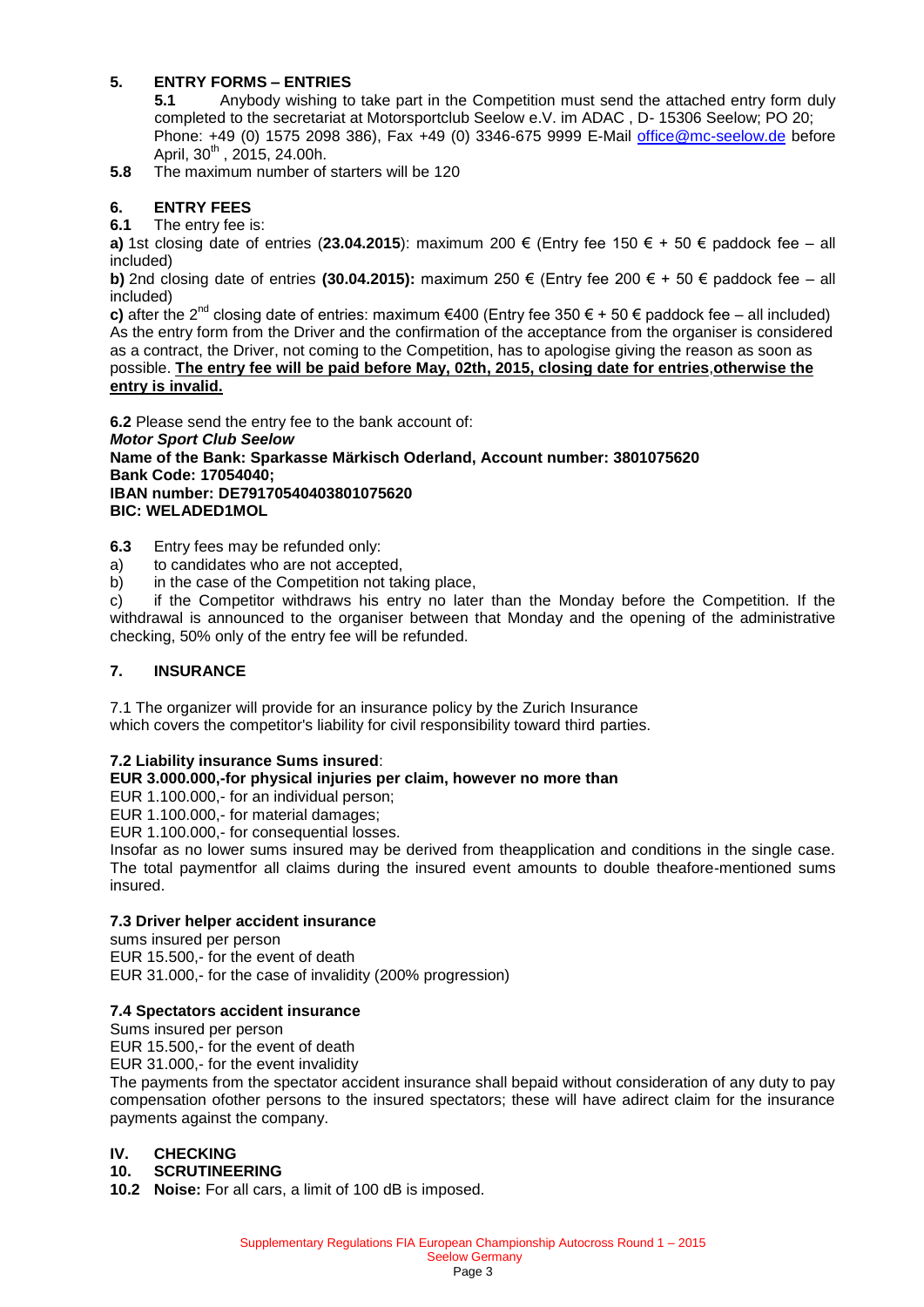## **V. RUNNING OF THE COMPETITION**

# **12. PRACTICE AND DRIVERS' BRIEFING**

**12.1** Free practice and two qualifying practice sessions, one organised in order of the numbers and the second in reverse order, are obligatory in each division. The free practice session will be run over 4 laps minimum.

There must be no more than 1 car at each 120m of the track in each qualifying practice session, which will last for 4 laps from the entry of the first car onto the track, but only the times starting from the 2nd lap will count.

The best lap time from all the qualifying practice sessions determines the starting positions for the first Heat. In the event of a tie, the next best lap time of the Drivers who have tied determines the starting positions.

Each Driver must complete at least one lap in practice. Should this not be the case, the Driver may be allowed to start in the first qualifying Heat, at the discretion of the stewards. Cars from different divisions will run separately.

**12.2** Briefing in English and in German language of the Competition will be given in writing to all drivers at the administrative checking.

# **14. QUALIFYING**

There will be 6 laps in the qualifying Heats.

# **15. SEMI-FINALS AND FINALS**

There will be 8 laps in the Semi-Finals and Finals.

#### **VI. PARC FERME – RESULTS – PROTESTS**

# **20. PROTESTS – APPEALS**

**20.1** All protests will be lodged in accordance with the Code.

All protests must be made in writing and handed to the clerk of the course or his assistant, or in their absence any of the stewards of the meeting, together with the sum of € 500. If the protest requires the dismantling and re-assembly of different parts of a car, the claimant must make a deposit of  $\epsilon$  3.000,--. **20.5** Competitors have the right to appeal, as laid down in Articles 14.1,14.2, 14.3 and 14.4 of the Code and also as set out in the Rules of the International Court of Appeal. The amount of the appeal fee is  $\epsilon$  $1.500,-$ .

# **VII. PRIZES AND CUPS**

#### **21. PRIZES**

The podium ceremony on the circuit will be held immediately after the races. The winners of the 1st, 2nd and 3rd prizes must be present wearing their race overalls. Failure to attend this ceremony will be penalized by the loss of any monetary award / benefit associated with the corresponding position at the end of the race.

The prize-giving will take place at festival tent at the circuit at Sunday - May 10<sup>th</sup>, 2015; 19.00 h. The prizes will be awarded in Euros. Prize fund net of taxes distributed:

| <b>Classification</b> | <b>SuperBuggy</b> | Buggy1600 | <b>TouringAX</b> | <b>JuniorBuggy</b> |
|-----------------------|-------------------|-----------|------------------|--------------------|
| ⊿st                   | € 600             | € 500     | € 400            | € 300              |
| 2 <sup>nd</sup>       | 550               | 450       | 350              | 250                |
| 3 <sup>rd</sup>       | 500               | 400       | 300              | 200                |
| $4^{\text{th}}$       | 450               | 350       | 250              | 150                |
| $5^{\sf th}$          | 400               | 300       | 225              | 100                |
| 6 <sup>th</sup>       | 350               | 275       | 200              | 100                |
| $-10$                 | 300               | 250       | 175              | 100                |
| $8^{\mathsf{th}}$     | 250               | 200       | 150              | 100                |
| $9^{\sf th}$          | 200               | 150       | 125              | 100                |
| 10 <sup>th</sup>      | 150               | 125       | 100              | 100                |

# **VIII. OTHER INFORMATION**

# **22. FIRE EXTINGUISHERS**

Each Driver is responsible for ensuring that a single piece extinguisher of minimum 5 kg is available within his own team area inside the paddock.